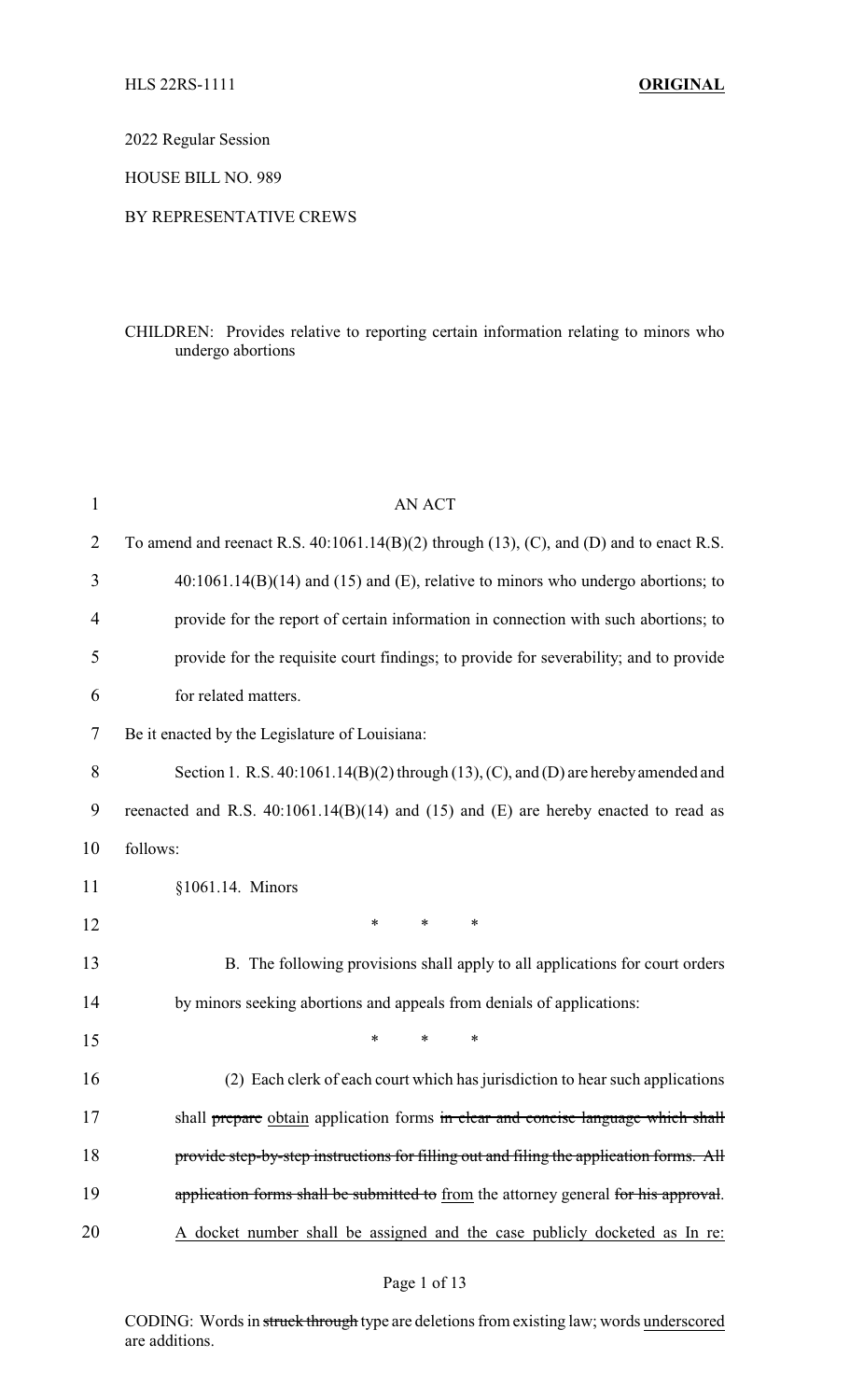Application of Jane Doe Pursuant to this Section. All filings shall be sealed, including this application. The identity of the minor shall be proven through photo identification or a copy of the minor's birth certificate. The clerk shall adopt a process that maintains the minor's confidentiality while ensuring that the judge knows her identity and the facts necessary for making a decision. Each clerk shall assist each minor who requests assistance in filling out or filing the application forms.

 (3)(a) Each application shall be heard in chambers, anonymously, in a summary manner, within four days, excluding legal holidays, of the filing thereof. Prior to granting the application, the judge shall determine whether a duplicate 11 petition has been filed in any other division of the court or in any other court with 12 jurisdiction pursuant to this Subsection.

 (b)(i) Prior to such ex parte hearing, the court is authorized to appoint an attorney to represent the interests of the unborn child, the interests of the parent, legal guardian, or lawful tutor, or the interests of any combination of these persons.

16 (ii) Prior to such ex parte hearing, the court may shall require the minor to participate in an evaluation with a medical professional other than the abortion provider to determine potential health risks to the minor, and also an evaluation and counseling session with a mental health professional from the Louisiana Department of Health, office of behavioral health, or a staff member from the Department of Children and Family Services, office of children and family services, or both. The court may refer the petitioner, if necessary, to the appropriate Louisiana Department of Health, office of behavioral health regional office to arrange the evaluation and counseling session within the four-day period prior to the ex parte hearing, as provided in this Paragraph. This referral may be made by the clerk upon the minor's filing the application when the court has issued a standing order authorizing same and the circumstances fit the criteria of the standing order therefor.

28 (iii)(iii) Such evaluation and counseling session shall be for the purpose of developing trustworthy and reliable expert opinion concerning the minor's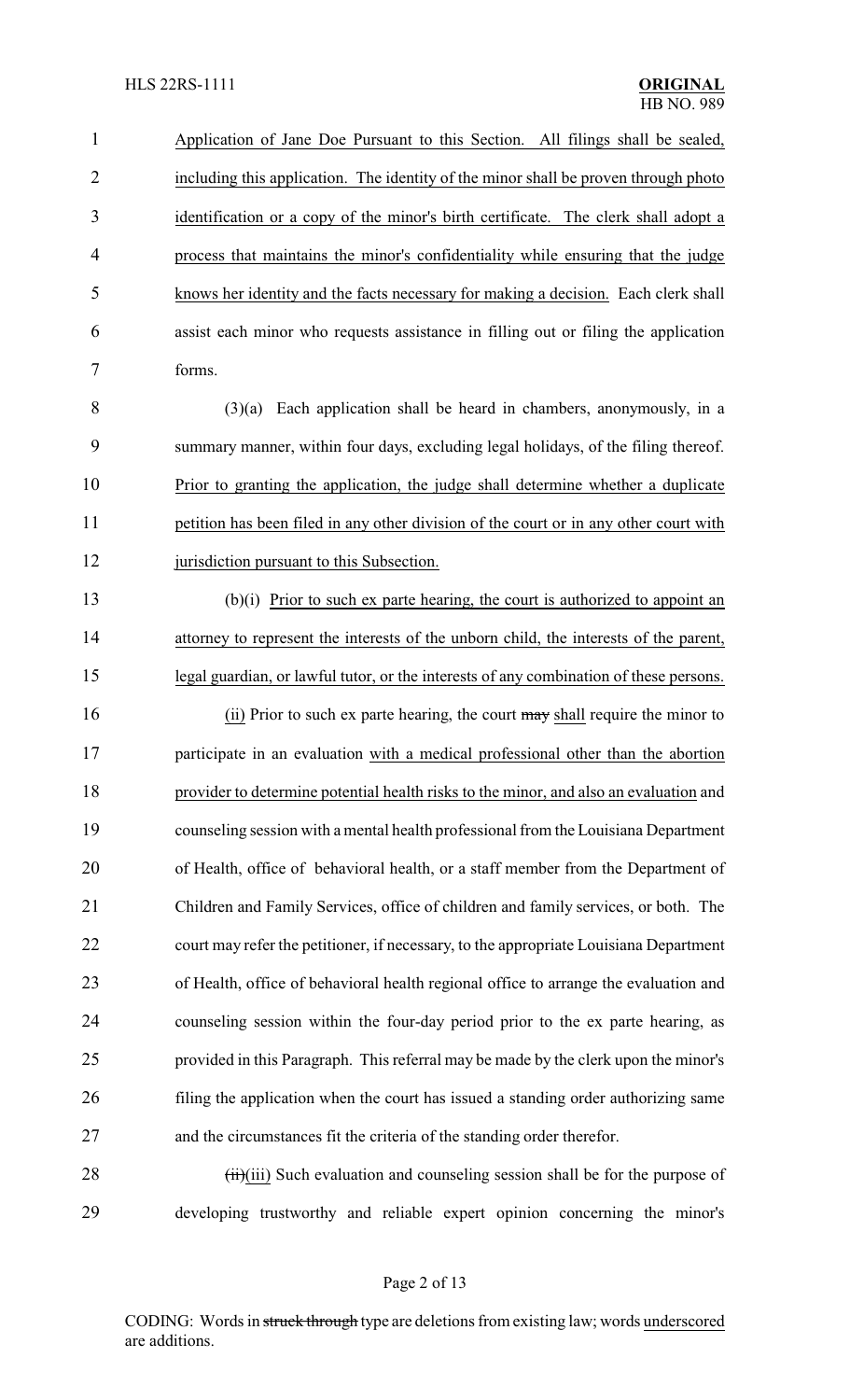sufficiencyof knowledge, insight, judgment, and maturitywith regard to her abortion decision in order to aid the court in its decision and to make the state's resources available to the court for this purpose. Persons conducting such sessions shall employ the information and printed materials referred to in R.S. 40:1061.17 in examining how well the minor interviewed is informed about pregnancy, fetal development, abortion risks and consequences, the indicators of human trafficking, and abortion alternatives, and shall also endeavor to verify that the minor is seeking an abortion of her own free will and is not acting under intimidation, threats, abuse, undue pressure, or extortion by any other persons and is not a victim of a coerced abortion as defined in Children's Code Article 603.

11 (iii)(iv) For purposes of providing screening to protect the safety and well- being of the minor, such evaluation and counseling session shall also endeavor to ascertain whether the minor is pregnant as a result of sexual activity constituting a 14 crime under the laws of this state, or as a result of commercial sexual exploitation of the minor, and shall inform the minor of resources available for her protection.

16  $(iv)(v)$  The results of such evaluation and counseling shall be reported to the court by the most expeditious means, commensurate with security and confidentiality, to assure receipt by the court prior to or at the ex parte hearing.

 (4)(a) If the minor has not been interviewed in such evaluation and counseling session prior to the ex parte hearing, such that the court does not have the 21 benefit of the required report, then the court may appoint a certified child advocate 22 attorney to be present with the minor at the ex parte hearing for the purpose of assisting the minor in communicating to the court whether her abortion decision is 24 made with sufficient maturity and free and informed consent, commensurate with the 25 duty of confidentiality. A certified child advocate attorney shall be given sufficient 26 time on the same day as the ex parte hearing to review with the minor the information and printed materials referred to in R.S. 40:1061.17, in evaluating how well the minor is informed about pregnancy, fetal development, abortion risks and consequences, the indicators of human trafficking, and abortion alternatives. The

#### Page 3 of 13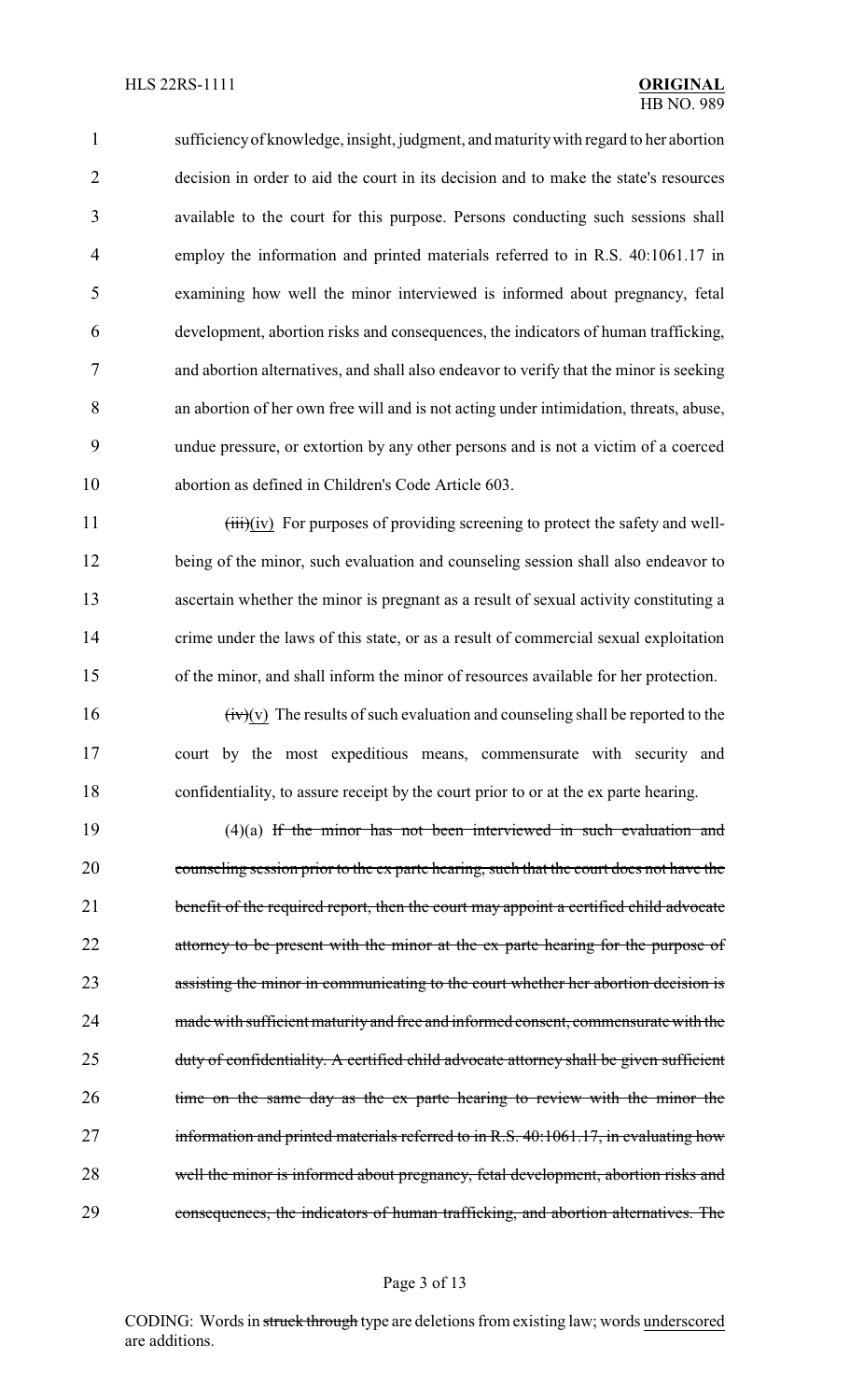| $\mathbf{1}$   | certified child advocate attorney shall also endeavor to assist in the court's          |
|----------------|-----------------------------------------------------------------------------------------|
| $\overline{2}$ | determination of whether the minor is seeking the abortion of her own free will and     |
| 3              | is not acting under intimidation, threats, undue pressure, or extortion by other        |
| 4              | persons, is not a victim of coerced abortion as defined in Children's Code Article      |
| 5              | 603, and is not in need of assistance or protective orders if the minor is a victim of  |
| 6              | commercial sexual exploitation as defined in Children's Code Article 603, or any        |
| 7              | crime against the child as defined in Children's Code Article 603. The pregnant         |
| 8              | minor shall prove by clear and convincing evidence that she is sufficiently mature      |
| 9              | and capable of giving informed consent based on her experience level, perspective,      |
| 10             | judgment, and age.                                                                      |
| 11             | In assessing the pregnant minor's experience level, the court may<br>(b)                |
| 12             | consider, among other relevant factors, the pregnant minor's age and experiences        |
| 13             | working outside of the home, living away from her home, traveling on her own,           |
| 14             | handling personal finances, and making other significant decisions.                     |
| 15             | (c) In assessing the pregnant minor's perspective, the court may consider,              |
| 16             | among other relevant factors, what steps the pregnant minor took to explore her         |
| 17             | options and the extent to which she considered and weighed the potential                |
| 18             | consequences of each option.                                                            |
| 19             | (d) In assessing the pregnant minor's judgment, the court may consider,                 |
| 20             | among other relevant factors, the pregnant minor's conduct since learning of her        |
| 21             | pregnancy and her intellectual ability to understand her options and to make a          |
| 22             | meaningful, informed decision.                                                          |
| 23             | (e) In assessing the pregnant minor's age, the court shall appoint a certified          |
| 24             | child advocate attorney if the minor is younger than the age of fifteen. If the minor   |
| 25             | is under the age of thirteen, there shall be a rebuttable presumption that the child is |
| 26             | not capable of being sufficiently well-informed and mature.                             |
| 27             | In assessing whether the pregnant minor is well-informed, the court may                 |
| 28             | consider any of the following:                                                          |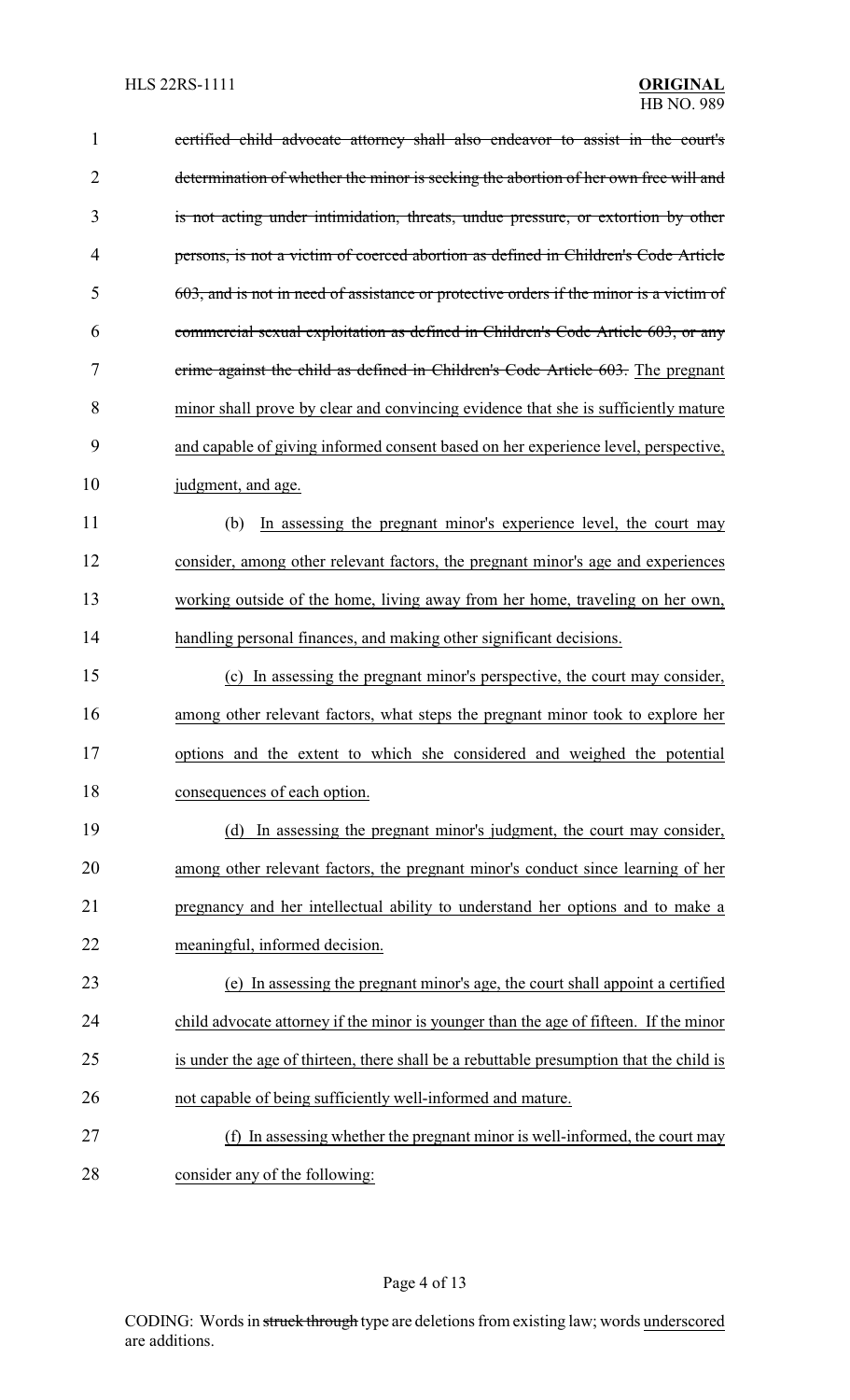| $\mathbf{1}$   | Whether the pregnant minor has obtained information from a healthcare                  |  |
|----------------|----------------------------------------------------------------------------------------|--|
| $\overline{2}$ | provider about the health risks associated with an abortion at the particular stage of |  |
| 3              | the minor's pregnancy and that she understands those risks.                            |  |
| $\overline{4}$ | (ii) Whether the pregnant minor is knowledgeable about her own medical                 |  |
| 5              | history and her family's medical history.                                              |  |
| 6              | (iii) Whether the pregnant minor understands the alternatives to abortion and          |  |
| 7              | their implications, including adoption and keeping the child.                          |  |
| 8              | (iv) Whether the minor is aware of the emotional and psychological aspects             |  |
| 9              | of undergoing an abortion.                                                             |  |
| 10             | (v) Whether the minor requested consent from her parent, legal guardian, or            |  |
| 11             | tutor and was denied consent. If the parent declined to consent to the abortion, the   |  |
| 12             | court shall notify the parent, legal guardian, or tutor that they have the option to   |  |
| 13             | submit information to the court, whether in camera, by video conference, or by a       |  |
| 14             | written filing. The court may further consider whether the pregnant minor is being     |  |
| 15             | guided, influenced, or persuaded by a representative of the abortion facility or by a  |  |
| 16             | special interest group or advocate.                                                    |  |
| 17             | (5) If the court, using reasoned judgment and evidentiary evaluation, finds,           |  |
| 18             | by clear and convincing evidence, that the minor is sufficiently mature and well       |  |
| 19             | enough informed to make the decision concerning the abortion on her own, and           |  |
| 20             | further finds that the minor is not a victim of coerced abortion, and is seeking the   |  |
| 21             | abortion of her own free will, the court shall issue an order authorizing the minor to |  |
| 22             | act on the matter without parental consultation or consent. To avoid the increase in   |  |
| 23             | potential health complications as the pregnancy continues, the judicial bypass order   |  |
| 24             | shall expire after ten days. The judicial bypass order shall indicate the exact date   |  |
| 25             | that it expires.                                                                       |  |
| 26             | $(e)(6)$ Whether or not the court authorizes the abortion, if the court finds by       |  |
| 27             | a preponderance of the evidence that the minor is a victim of commercial sexual        |  |
| 28             | exploitation as defined in Children's Code Article 603, or rape or any other crime     |  |
| 29             | against the child as defined in Children's Code Article 603, the court may issue any   |  |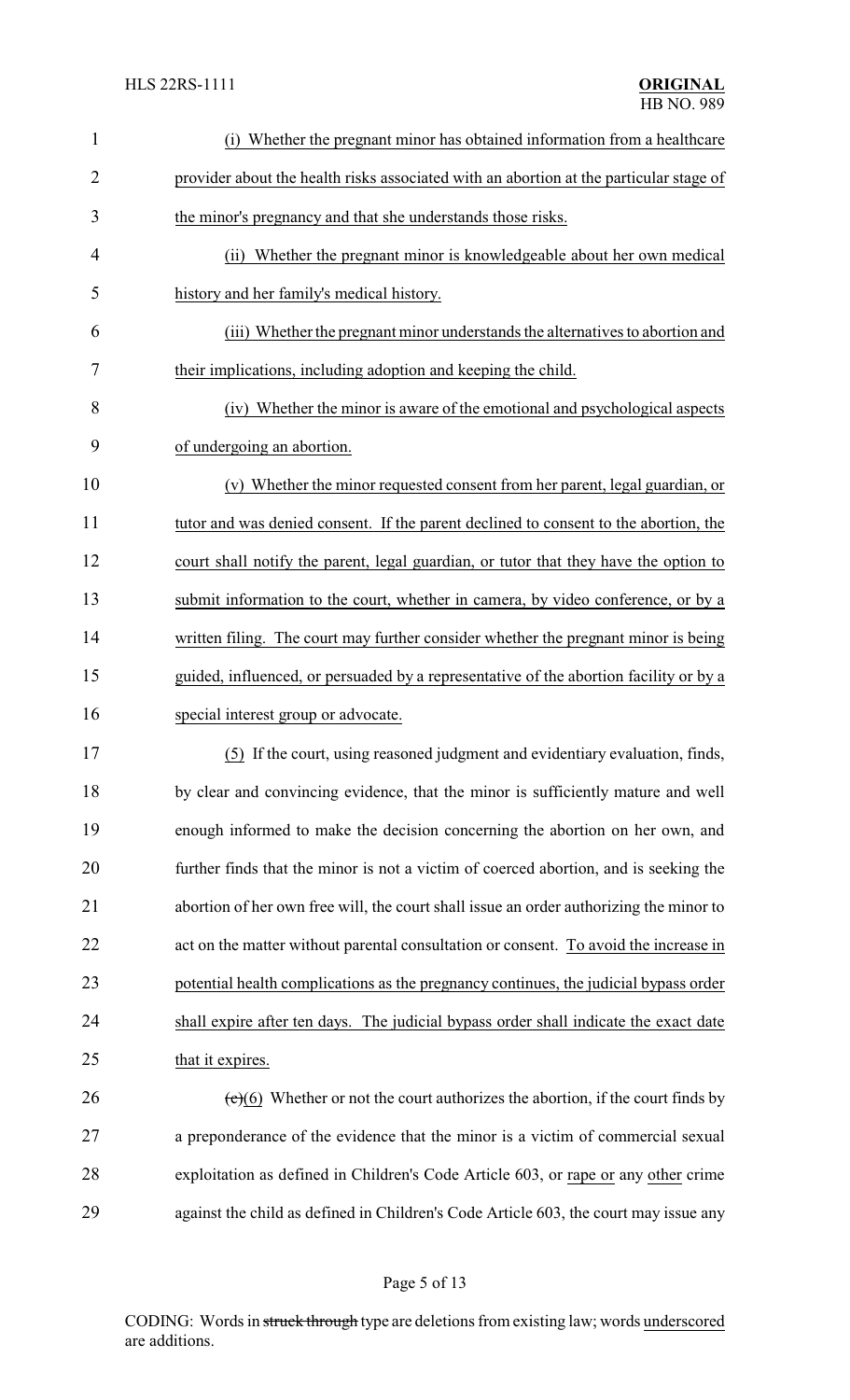appropriate protective orders or afford the minor the continued services of a court-appointed special advocate, or both.

 $\frac{5(7)}{1}$  If the court finds that the minor is not sufficiently mature and well enough informed to make a decision intelligently among the alternatives, the court shall decide whether or not it would be in the best interest of the minor to notify her parents or guardian of the proceedings. If the court finds that it is in the minor's best interest to notify her parents or guardian, the court shall so notify and reconvene the proceedings within forty-eight hours with the parents or guardian present to advise and counsel the minor and aid the court in making its determination whether or not the abortion would be in the best interest of the minor.

 (6)(8) If the court finds that the minor is not sufficiently mature and well enough informed to make the decision concerning the abortion and further finds that it would not be in the minor's best interest to notify her parents or guardian, the court 14 shall issue an order authorizing the abortion if the court finds, by clear and convincing evidence, that the abortion would be in the best interest of the minor. However, as appoint a certified child advocate attorney to determine whether the 17 pregnant minor is in danger. If the pregnant minor is in danger, the court may issue any appropriate protective orders or afford the minor the continued services of a court-appointed special advocate, or both. As stated in Bellotti v. Baird, 443 U.S. 622, 647 (1979), "the court may deny the abortion request of an immature minor in 21 the absence of parental consultation if it concludes that her best interests would be served thereby."

 $(7)(9)$  In all cases, the court shall issue its final judgment and order immediately upon completion of the reconvened hearing, if there is one, or immediately upon completion of the original ex parte hearing, if there is no reconvened hearing, and in any case where unusual justification exists for taking the matter under advisement, the court shall report taking the matter under advisement to the Supreme Court of Louisiana and to the court of appeal for the circuit to which appeals lie from the court and shall issue its final judgment and order within forty-

### Page 6 of 13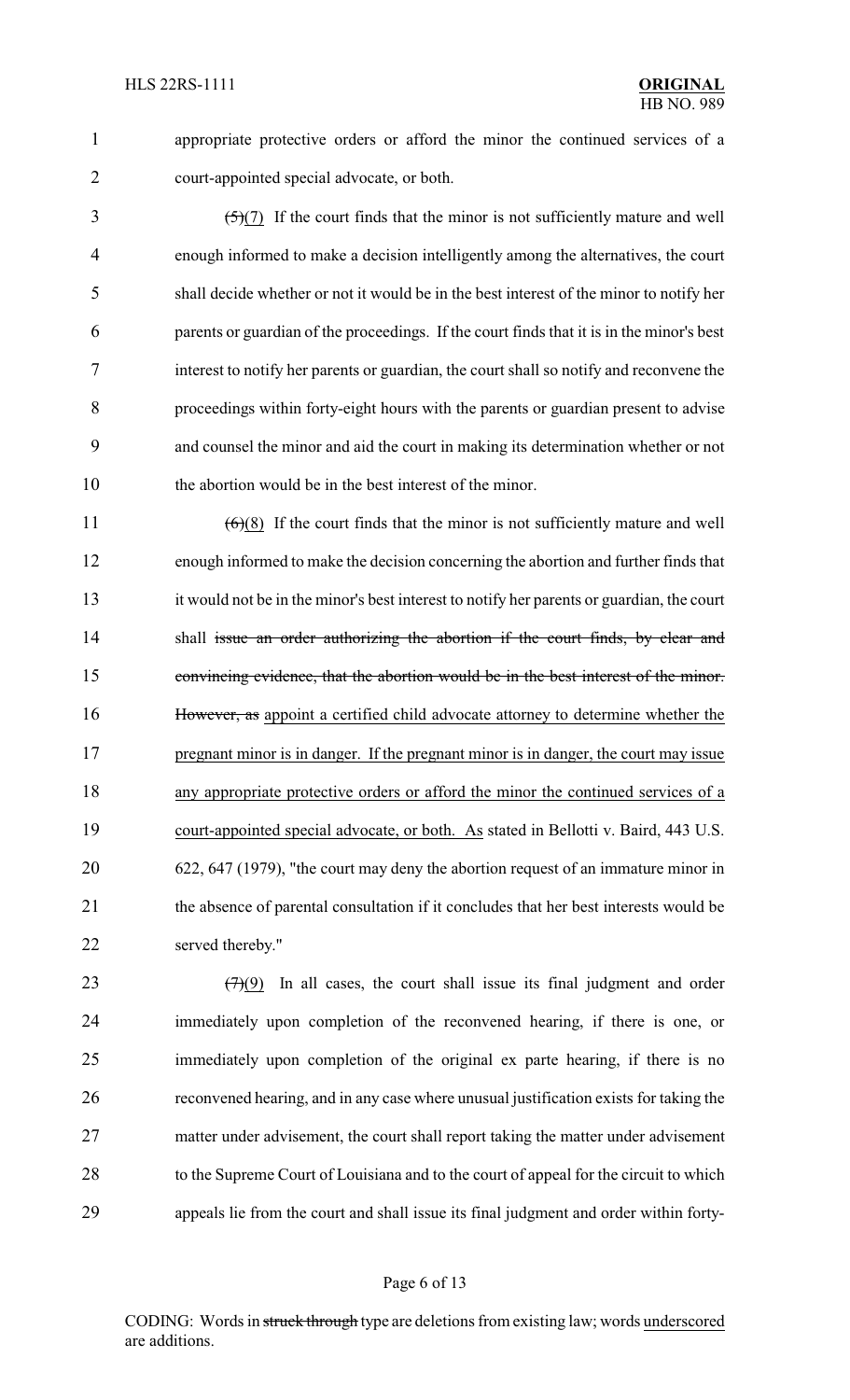| $\mathbf{1}$   | eight hours after taking the matter under advisement at the completion of such                    |  |
|----------------|---------------------------------------------------------------------------------------------------|--|
| $\overline{2}$ | hearing. Appeals from decisions of the court hearing the application shall be by trial            |  |
| 3              | de novo in the court of appeal.                                                                   |  |
| 4              | $(8)(10)$ Each clerk of each court of appeal shall prepare appeal forms in clear                  |  |
| 5              | and concise language which shall provide step-by-step instructions for filling out and            |  |
| 6              | filing the appeal forms. All appeal forms shall be submitted to the attorney general              |  |
| 7              | for his approval. Each clerk shall assist each minor who requests assistance in filling           |  |
| 8              | out or filing the appeal forms.                                                                   |  |
| 9              | $(9)(11)$ Each appeal shall be heard in chambers, anonymously, in a summary                       |  |
| 10             | manner, and within forty-eight hours of the filing thereof.                                       |  |
| 11             | $(\pm 0)(12)$ The decision of the court of appeal shall be based on the criteria                  |  |
| 12             | provided in Paragraphs $(4)$ , $(5)$ , and $(6)$ $(4)$ through $(8)$ of this Subsection, and such |  |
| 13             | court shall issue its final judgment and order within forty-eight hours of its hearing.           |  |
| 14             | $(\pm 1)(13)$ Each minor who declares to the clerk of the court hearing the                       |  |
| 15             | application or appeal that she does not have sufficient funds to pay for the costs of             |  |
| 16             | the application or the appeal shall be allowed to proceed in forma pauperis.                      |  |
| 17             | $\left(\frac{12}{14}\right)$ Each minor who files an application or an appeal shall be entitled   |  |
| 18             | to an initial hearing and a determination by the court independently of any notice to             |  |
| 19             | or consultation with her parents, tutor, or guardian.                                             |  |
| 20             | Except as otherwise provided in this Section, or as otherwise<br>$\left(\frac{13}{2}\right)(15)$  |  |
| 21             | provided by rule of court, hearings of applications and appeals shall be conducted in             |  |
| 22             | accordance with the provisions of the Louisiana Children's Code.                                  |  |
| 23             | $C(1)$ A form created by the Louisiana Department of Health shall be used                         |  |
| 24             | by physicians to obtain the consent required prior to performing an abortion on a                 |  |
| 25             | minor who is not emancipated.                                                                     |  |
| 26             | A form is not valid and consent is not sufficient unless all of the<br>(2)                        |  |
| 27             | following conditions and requirements are met:                                                    |  |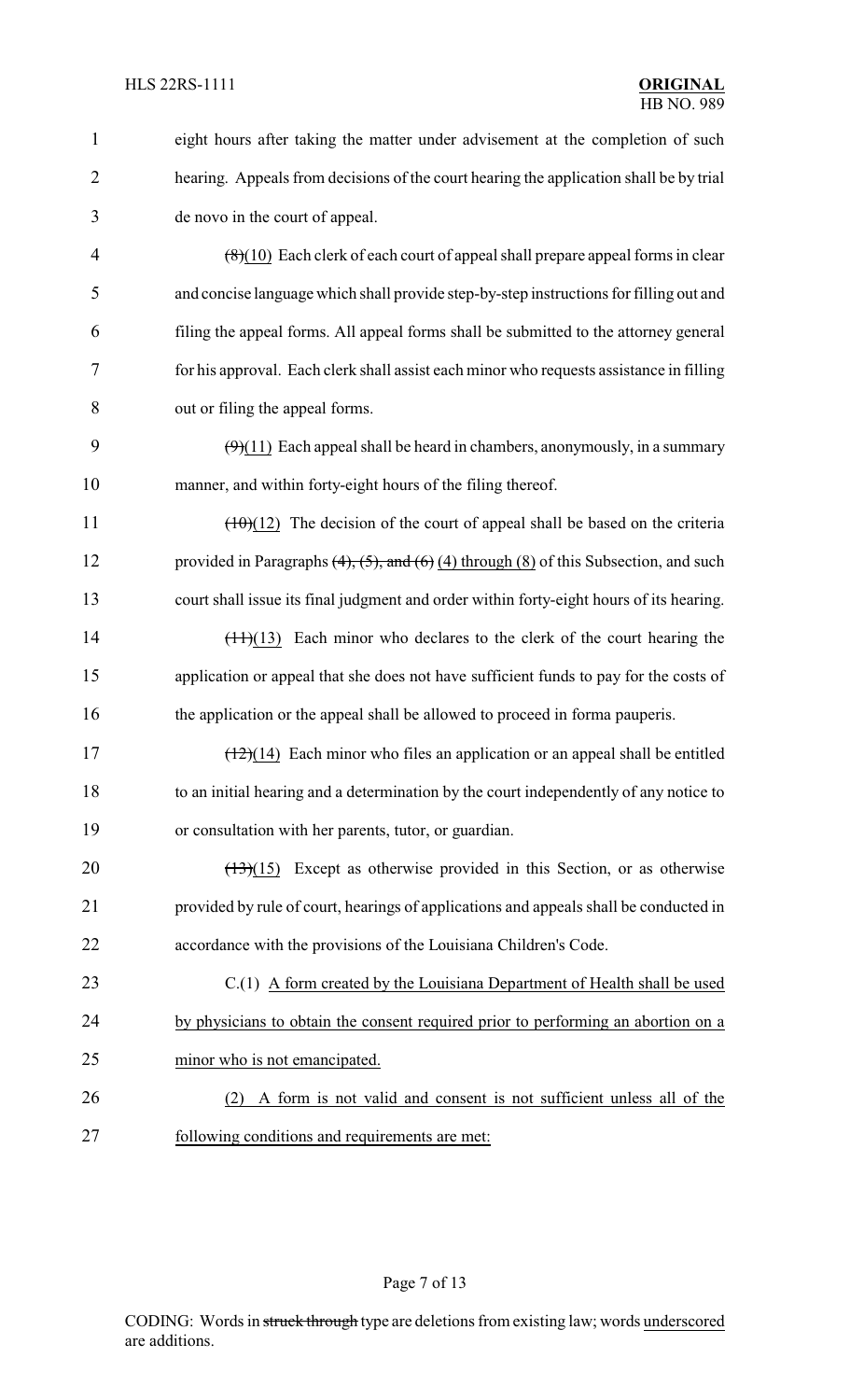| $\mathbf{1}$   | (a) A parent or legal guardian initials each page of the form, indicating that          |  |
|----------------|-----------------------------------------------------------------------------------------|--|
| $\overline{2}$ | the parent or legal guardian has read and understands the information included on       |  |
| 3              | that page.                                                                              |  |
| 4              | (b) A parent or legal guardian signs the last page of the form in the presence          |  |
| 5              | of a person who is a notary public.                                                     |  |
| 6              | The minor initials each list of risks and hazards as detailed in<br>(c)                 |  |
| 7              | Subparagraph $(3)(d)$ of this Subsection.                                               |  |
| 8              | (d) The minor signs a consent statement, as described in Subparagraph $(3)(f)$          |  |
| 9              | of this Subsection.                                                                     |  |
| 10             | (e) The physician signs the declaration described in Subparagraph $(3)(g)$ of           |  |
| 11             | this Subsection.                                                                        |  |
| 12             | The form shall include but not be limited to all of the following:<br>(3)               |  |
| 13             | A description of the minor's rights, including her right to informed<br>(a)             |  |
| 14             | consent.                                                                                |  |
| 15             | (b) A description of the parent's or legal guardian's rights under Louisiana            |  |
| 16             | law.                                                                                    |  |
| 17             | (c) A detailed description of the surgical or medical procedures that are               |  |
| 18             | planned to be performed on the minor.                                                   |  |
| 19             | (d) A detailed list of the risks and hazards related to the surgical and medical        |  |
| 20             | procedures planned for the minor, including but not limited to all of the following:    |  |
| 21             | Risks and hazards that may occur in connection with any surgical,<br>(i)                |  |
| 22             | medical, or diagnostic procedure, including but not limited to potential for infection, |  |
| 23             | blood clots in veins and lungs, hemorrhaging, allergic reactions, or death.             |  |
| 24             | (ii) Risks and hazards that may occur with a surgical abortion, including but           |  |
| 25             | not limited to hemorrhaging, uterine perforation or other damage to the uterus,         |  |
| 26             | sterility, injury to the bowel or bladder, hysterectomy as a result of complication or  |  |
| 27             | injury during the procedure, and failure to remove all products of conception, which    |  |
| 28             | may result in an additional procedure.                                                  |  |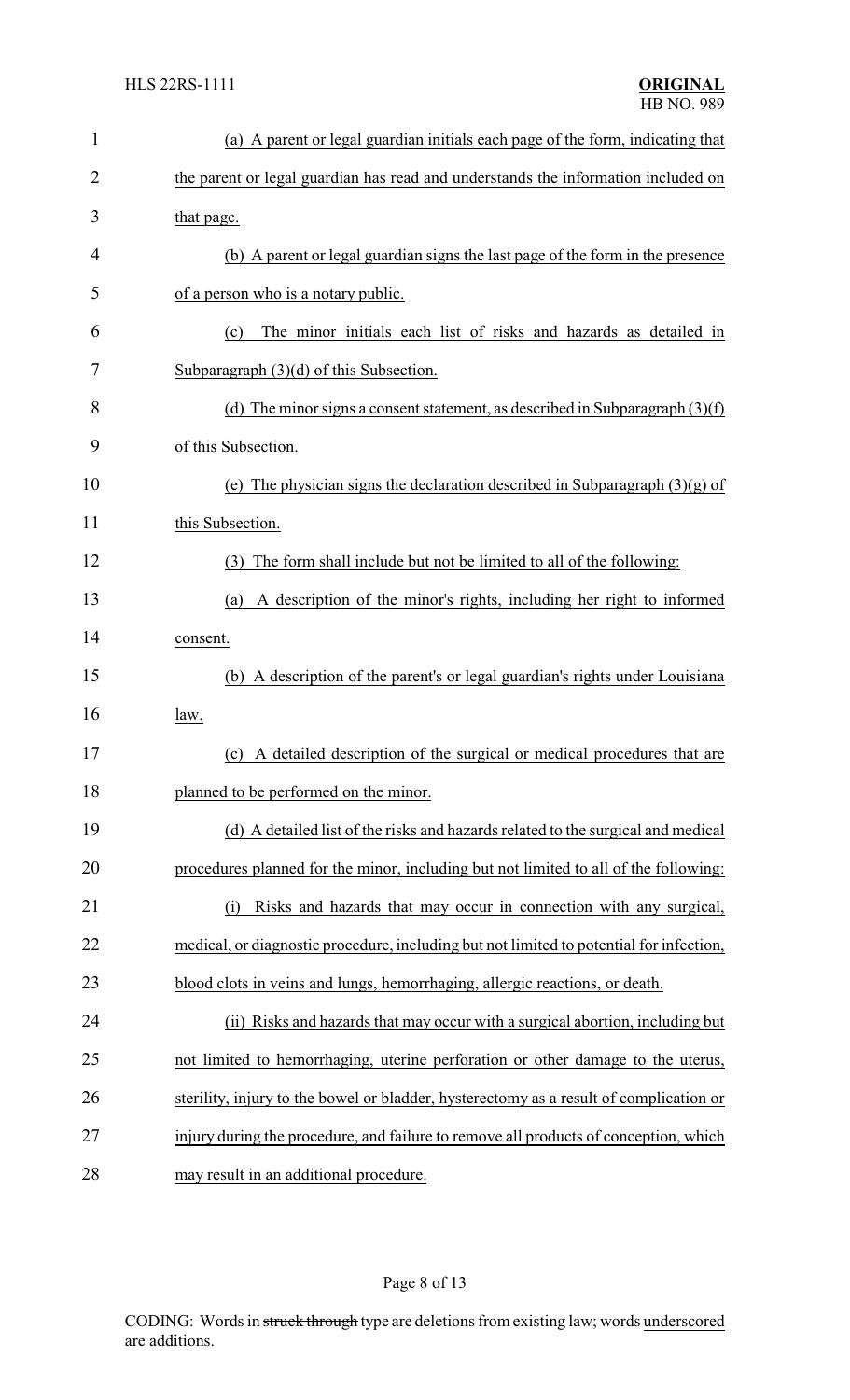| $\mathbf{1}$   | Risks and hazards that may occur with a medical or non-surgical<br>(iii)               |
|----------------|----------------------------------------------------------------------------------------|
| $\overline{2}$ | abortion, including but not limited to hemorrhaging, failure to remove all products    |
| 3              | of conception that may result in an additional procedure, sterility, and possible      |
| 4              | continuation of pregnancy.                                                             |
| 5              | Risks and hazards of the particular procedure planned for the minor<br>(iv)            |
| 6              | including but not limited to cramping of the uterus or pelvic pain, infection of the   |
| 7              | female organs, cervical laceration, incompetent cervix, and emergency treatment for    |
| 8              | complications.                                                                         |
| 9              | (e) A description of additional information that shall be provided by the              |
| 10             | physician to the minor in accordance with Louisiana law, including but not limited     |
| 11             | to the probable gestational age of the unborn baby, the availability of medical        |
| 12             | assistance benefits and other resources, the father's responsibilities, the adoption   |
| 13             | option, and all other information contained in the Women's Right to Know booklet.      |
| 14             | (f) A consent statement shall be signed by the minor. The consent statement            |
| 15             | shall include but is not limited to all of the following points, which shall be        |
| 16             | individually initialed by the minor:                                                   |
| 17             | (i) That the minor understands that the doctor is going to perform an abortion         |
| 18             | on her which will end her pregnancy and will result in the death of her unborn child.  |
| 19             | That the minor is not being forced to have an abortion, and that she has<br>(ii)       |
| 20             | the choice not to have the abortion and may withdraw consent prior to the abortion.    |
| 21             | That the minor gives permission for the procedure.<br>(iii)                            |
| 22             | That the minor understands that there are risks and hazards that could<br>(iv)         |
| 23             | affect her if she has the planned surgical or medical procedure.                       |
| 24             | (v) That the minor has been given the opportunity to ask questions about her           |
| 25             | condition, alternative forms of treatment, risk of non-treatment, the procedures to be |
| 26             | used, and the risks and hazards involved.                                              |
| 27             | That the minor has been given information required in R.S. 40:1061.17.<br>(vi)         |
| 28             | (vii) That the minor has sufficient information to give informed consent.              |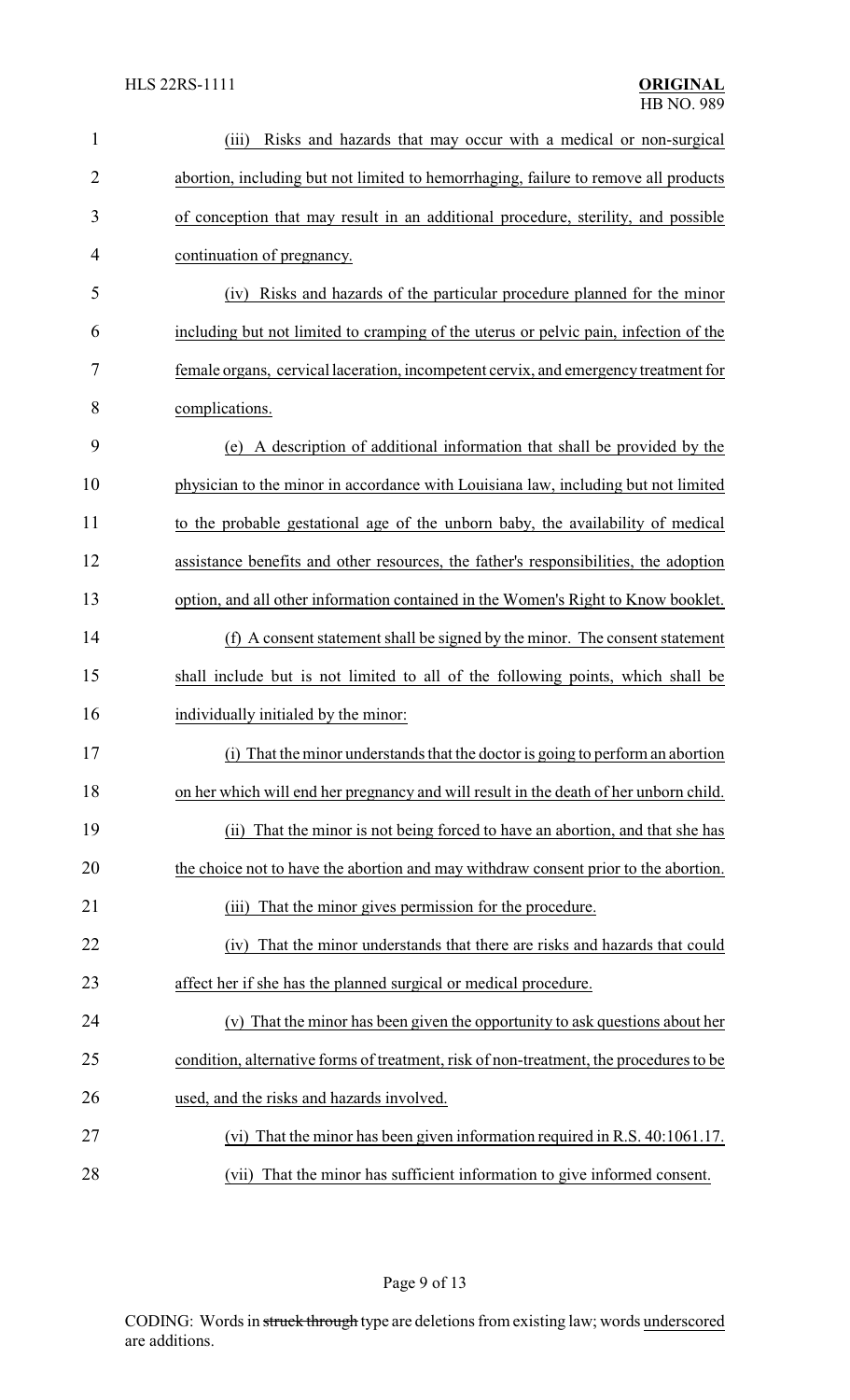| $\mathbf{1}$   | (g) A physician declaration, which shall be signed by the physician, stating          |
|----------------|---------------------------------------------------------------------------------------|
| $\overline{2}$ | that the physician or his assistant has, as required, explained the procedure and the |
| 3              | contents of this form to the minor and her parent or legal guardian and has answered  |
| 4              | all questions. Further, to the best of the physician's knowledge, the patient and her |
| 5              | parent or legal guardian have been adequately informed and have consented to the      |
| 6              | procedure.                                                                            |
| 7              | A parental consent statement that is signed by the parent or legal<br>(h)             |
| 8              | guardian and states all of the following:                                             |
| 9              | That the parent or legal guardian understands that the doctor signing the<br>(i)      |
| 10             | physician declaration is going to perform an abortion on the minor, which will end    |
| 11             | her pregnancy and result in the death of her unborn child.                            |
| 12             | That the parent or legal guardian has had the opportunity to read this<br>(ii)        |
| 13             | form or have it read and has initialed each page.                                     |
| 14             | (iii) That the parent or legal guardian had the opportunity to ask questions          |
| 15             | to the physician or the physician's assistant about the information in this form and  |
| 16             | the surgical and medical procedures to be performed on the minor.                     |
| 17             | (iv) That the parent or legal guardian believes that there is sufficient              |
| 18             | information to give informed consent.                                                 |
| 19             | (v) That, by the parent or legal guardian's signature, the parent or legal            |
| 20             | guardian affirms that the parent or legal guardian is the minor's father, mother, or  |
| 21             | legal guardian.                                                                       |
| 22             | (i) A page for the parent or legal guardian's signature that shall be notarized       |
| 23             | by a notary public.                                                                   |
| 24             | (j) Any additional information that is required to be provided to a woman in          |
| 25             | accordance with the laws of Louisiana in order for a physician to obtain her informed |
| 26             | consent prior to performing an abortion.                                              |
| 27             | D.(1) Nothing in this Section shall be construed as creating or recognizing           |
| 28             | a right to abortion.                                                                  |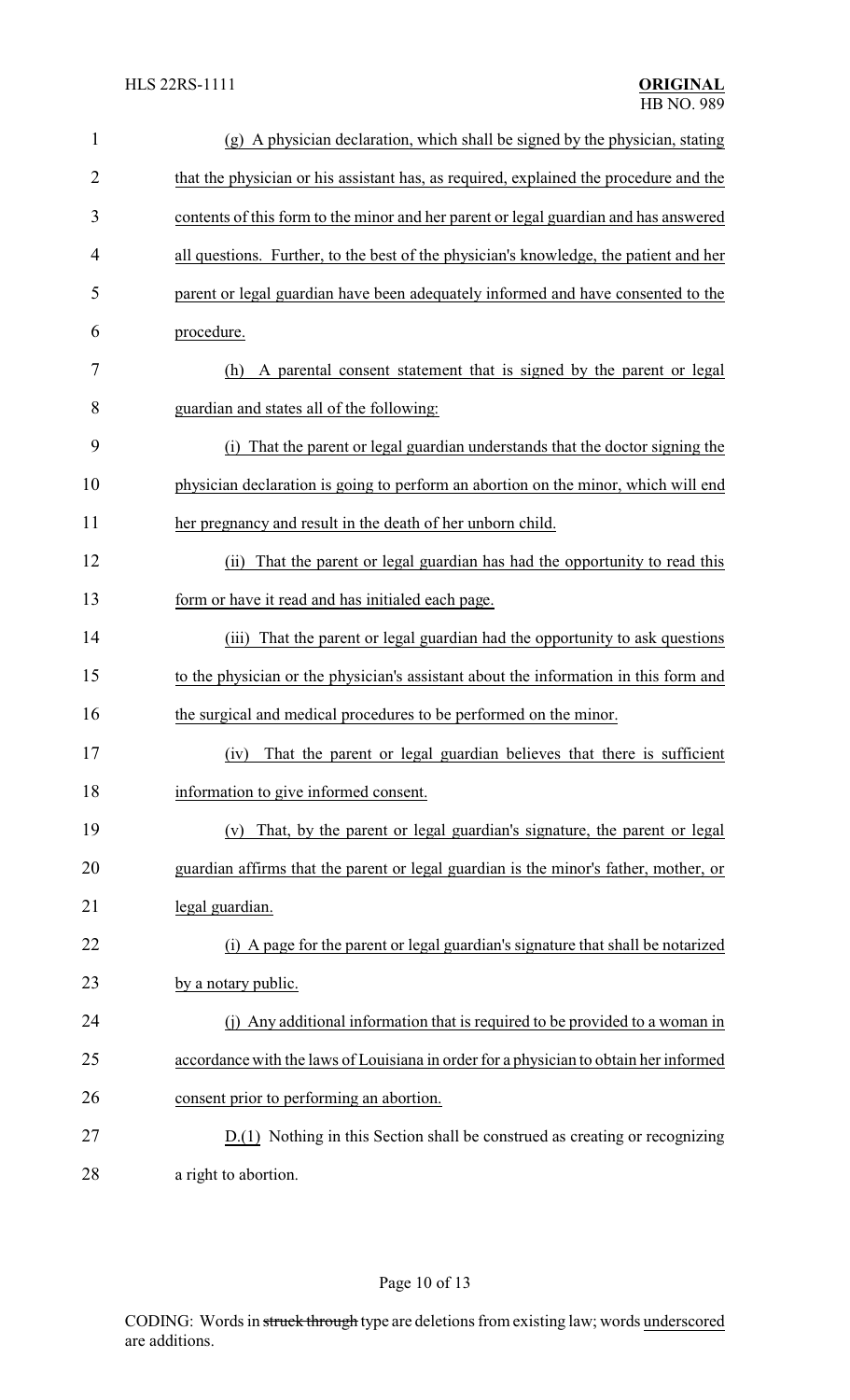| $\mathbf{1}$   | (2) It is not the intention of this Section to make lawful an abortion that is                  |  |
|----------------|-------------------------------------------------------------------------------------------------|--|
| $\overline{2}$ | unlawful on July 10, 1997, or which later becomes unlawful.                                     |  |
| 3              | <b>D.E.</b> Nothing in this Section shall be deemed or construed to affect or alter             |  |
| $\overline{4}$ | existing law on the confidentiality of proceedings and records related thereto, except          |  |
| 5              | to the extent specifically contained in this Section.                                           |  |
| 6              | Section 2. Any provision of this Act held to be invalid or unenforceable by its terms,          |  |
| 7              | or as applied to any person or circumstance, shall be construed so as to give it the maximum    |  |
| 8              | effect permitted by law, unless such holding is one of utter invalidity or unenforceability,    |  |
| 9              | in which event such provision shall be deemed severable in accordance with R.S. 24:175,         |  |
| 10             | and shall not affect the remainder hereof or the application of such provision to other persons |  |
| 11             | not similarly situated or to other, dissimilar circumstances.                                   |  |
|                |                                                                                                 |  |

## DIGEST

The digest printed below was prepared by House Legislative Services. It constitutes no part of the legislative instrument. The keyword, one-liner, abstract, and digest do not constitute part of the law or proof or indicia of legislative intent. [R.S. 1:13(B) and 24:177(E)]

| HB 989 Original | 2022 Regular Session | Crews |
|-----------------|----------------------|-------|
|-----------------|----------------------|-------|

Abstract: Requires courts to obtain certain information when a minor undergoes an abortion and establishes certain requirements for court proceedings.

Present law prohibits physicians from performing or inducing an abortion upon any pregnant woman under the age of eighteen years who is not emancipated judicially or married unless the physician or a qualified person acting as an agent of the physician has received certain documentation.

Present law requires a notarized statement signed by the parent, legal guardian, or tutor of the unemancipated minor declaring that the parent, legal guardian, or tutor has been informed that the minor intends to seek an abortion and consents to the abortion.

Present law requires the parent, legal guardian, or tutor of the unemancipated minor to provide sufficient evidence of identity via a valid and unexpired driver's license or a government-issued identification card.

Present law provides the applicability provisions for court orders by minors who seek to undergo abortion procedures and the requirements to appeal denials of applications for such procedures.

Present law requires each application to be heard in chambers, anonymously, in a summary manner, within four days of the filing of the application.

Present law requires certain evaluations and counseling sessions to be conducted prior to the ex parte hearing required by present law.

## Page 11 of 13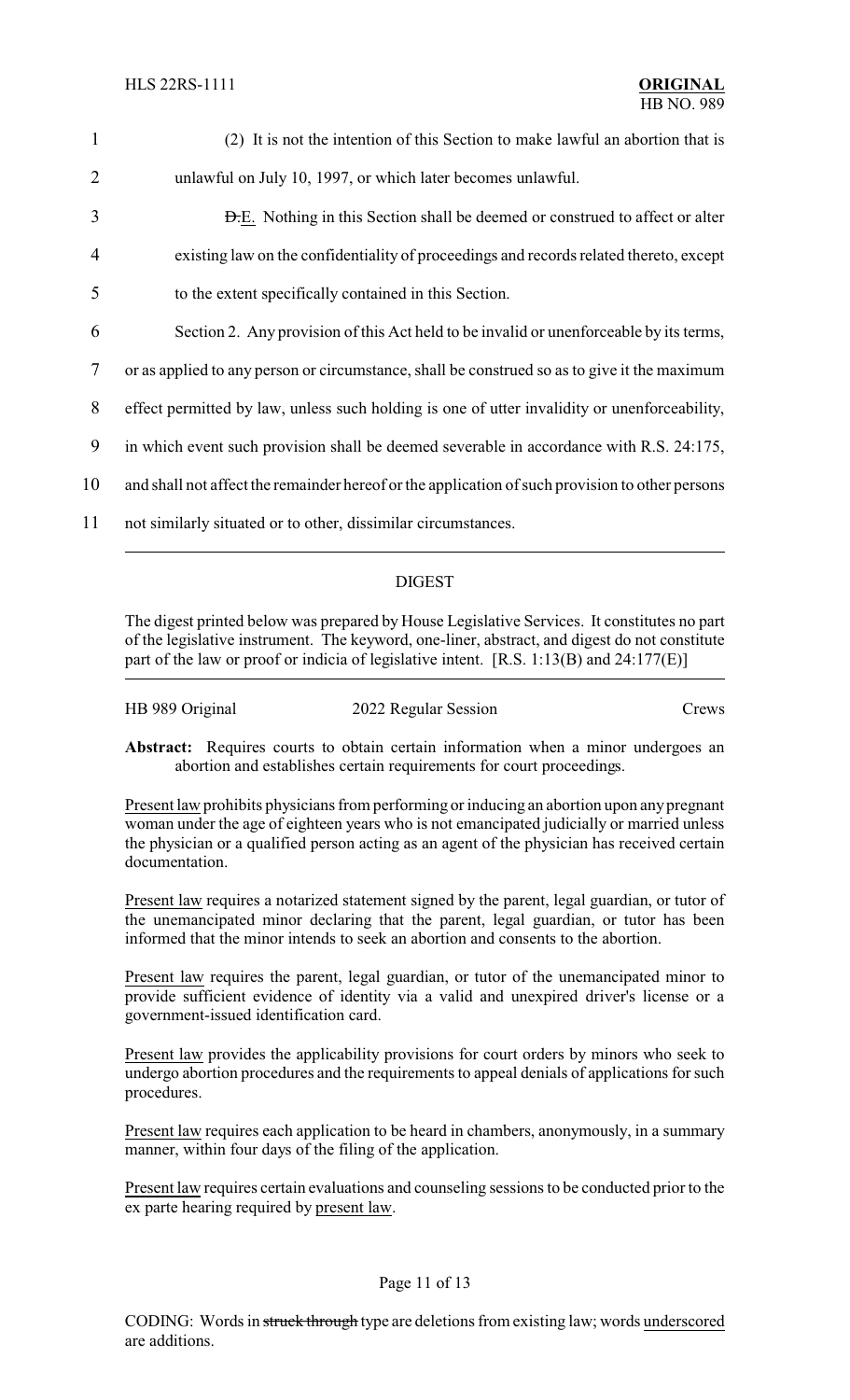Present law states that the court may appoint a certified child advocate attorney to the minor for the ex parte hearing for the purpose of assisting the minor in communicating to the court whether her abortion decision is made with sufficient maturity and free and informed consent.

Present law provides that the court may determine by clear and convincing evidence that the minor is sufficiently mature and well enough informed to make the decision concerning the abortion on her own and find whether the minor was a victim of coerced abortion. Absent such findings, present law provides that the court shall issue an order authorizing the minor to act on the matter without parental consultation or consent.

Present law provides that if the court finds by a preponderance of the evidence that the minor is a victim of commercial sexual exploitation or any crime against the minor, the court may issue the appropriate protective orders.

Present law provides that the court shall decide whether it would be in the best interest of the minor to notify her parents or guardian of the proceedings and determine whether the abortion would be in the best interest of the minor.

Present law details the necessary procedures to appeal the determination of the court.

Proposed law identifies the necessary findings of the court in its determination of whether a minor gave the necessary informed consent prior to undergoing the abortion procedure.

Proposed law identifies information that shall be obtained within the consent form from the physician.

Proposed law provides that if the court finds by a preponderance of the evidence that the minor is a victim of commercial sexual exploitation, or rape or any other crime against the child as defined in present law, the court may issue the appropriate protective orders.

Proposed law requires a pregnant minor to prove by clear and convincing evidence that she is sufficientlymature and capable of giving informed consent based on her experience level, perspective, judgment, and age.

Proposed law provides that the court may consider, among other relevant factors, the pregnant minor's age and experiences working outside the home, living away from home, traveling on her own, handling personal finances, the pregnant minor's conduct since learning of her pregnancy, what steps the pregnant minor took to explore her options, her intellectual ability to understand her options, the extent to which she considered the potential consequences of her options, and other relevant factors in its determination.

Proposed law provides that in assessing the pregnant minor's age, the court shall appoint a certified child advocate attorney if the minor is younger than the age of 15.

Proposed law provides that if the minor is under the age of 13, there shall be a rebuttable presumption that the child is not capable of being sufficiently well-informed and mature.

Proposed law details how the court may make its determination of whether the minor requested consent from her parent, legal guardian, or tutor and was denied consent.

Proposed law details how the court may make its determination of whether the pregnant minor is being guided, influenced, or persuaded by a representative of the abortion facility or by a special interest group or advocate.

Proposed law requires that a form created by the La. Department of Health be used by physicians to obtain the consent required prior to performing an abortion on a minor who is not emancipated.

### Page 12 of 13